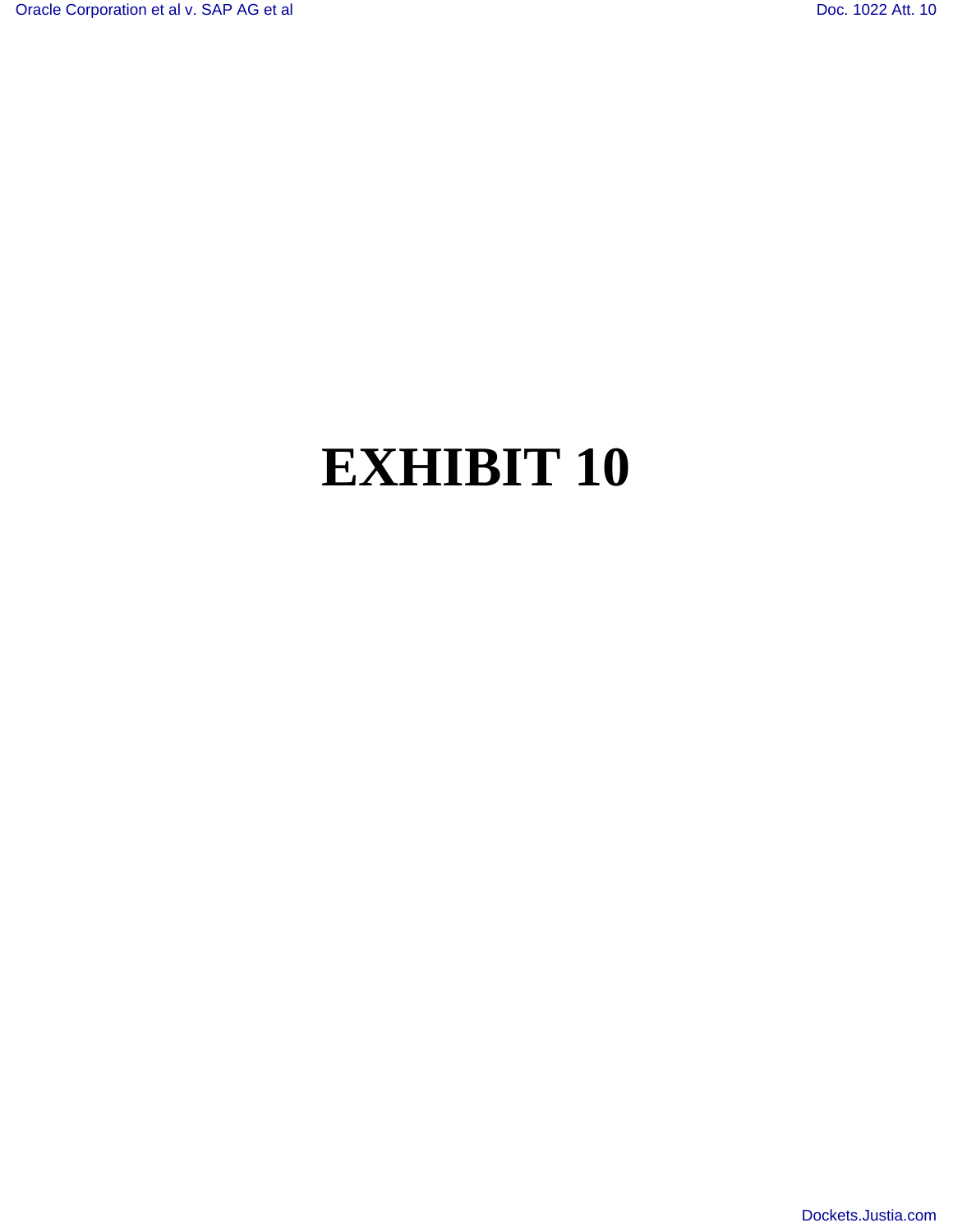# **Westlaw**

Not Reported in F.Supp.2d, 2009 WL 160235 (S.D.Cal.), 2008 Copr.L.Dec. P 29,705 **(Cite as: 2009 WL 160235 (S.D.Cal.))**

United States District Court, S.D. California. BRIGHTON COLLECTIBLES, INC., Plaintiff, v. COLDWATER CREEK INC., Defendant. **No. 06-CV-01848-H (POR).**

Jan. 20, 2009.

West KeySummary **Antitrust and Trade Regulation 29T 114**

[29T](http://www.westlaw.com/KeyNumber/Default.wl?rs=dfa1.0&vr=2.0&CMD=KEY&DocName=29T) Antitrust and Trade Regulation [29TII](http://www.westlaw.com/KeyNumber/Default.wl?rs=dfa1.0&vr=2.0&CMD=KEY&DocName=29TII) Unfair Competition 29TII(C) [Relief](http://www.westlaw.com/KeyNumber/Default.wl?rs=dfa1.0&vr=2.0&CMD=KEY&DocName=29TII%28C%29) [29Tk108](http://www.westlaw.com/KeyNumber/Default.wl?rs=dfa1.0&vr=2.0&CMD=KEY&DocName=29Tk108) Monetary Relief; Damages 29Tk114 k. [Enhanced](http://www.westlaw.com/KeyNumber/Default.wl?rs=dfa1.0&vr=2.0&CMD=KEY&DocName=29Tk114) damages; double or treble damages. [Most Cited Cases](http://www.westlaw.com/Digest/Default.wl?rs=dfa1.0&vr=2.0&CMD=MCC&DocName=29Tk114)

# **Trademarks 382T**  $\mathbb{C}$  1658

[382T](http://www.westlaw.com/KeyNumber/Default.wl?rs=dfa1.0&vr=2.0&CMD=KEY&DocName=382T) Trademarks [382TIX](http://www.westlaw.com/KeyNumber/Default.wl?rs=dfa1.0&vr=2.0&CMD=KEY&DocName=382TIX) Actions and Proceedings 382TIX(D) [Dama](http://www.westlaw.com/KeyNumber/Default.wl?rs=dfa1.0&vr=2.0&CMD=KEY&DocName=382TIX%28D%29)ges and Profits [382Tk1652](http://www.westlaw.com/KeyNumber/Default.wl?rs=dfa1.0&vr=2.0&CMD=KEY&DocName=382Tk1652) Damages 382Tk1658 [k. Enhanced](http://www.westlaw.com/KeyNumber/Default.wl?rs=dfa1.0&vr=2.0&CMD=KEY&DocName=382Tk1658) damages;

double or treble damages. [Most Cited Cases](http://www.westlaw.com/Digest/Default.wl?rs=dfa1.0&vr=2.0&CMD=MCC&DocName=382Tk1658) A clothing designer was not entitled to enhanced damages for a competitor's willful trade dress infringement and false designation of origin because it was reasonably compensated by a jury award. The designer was awarded \$2,652,000 in actual damages by a jury and \$1,235,404 in fees by the court. Any enhancement of the designer's recovery would have constituted an impermissible penalty against the competitor. Lanham Act,  $\S$  35(a), [15](http://www.westlaw.com/Find/Default.wl?rs=dfa1.0&vr=2.0&DB=1000546&DocName=15USCAS1117&FindType=L&ReferencePositionType=T&ReferencePosition=SP_8b3b0000958a4) [U.S.C.A. § 1117\(a\)](http://www.westlaw.com/Find/Default.wl?rs=dfa1.0&vr=2.0&DB=1000546&DocName=15USCAS1117&FindType=L&ReferencePositionType=T&ReferencePosition=SP_8b3b0000958a4).

[Marta B. Alm](http://www.westlaw.com/Find/Default.wl?rs=dfa1.0&vr=2.0&DB=PROFILER-WLD&DocName=0393539401&FindType=h)li, Browne Woods & George, Peter W. Ross, Dreier Stein Kahan Browne Woods George LLP, Beverly Hills, CA, [Keith J. Wesle](http://www.westlaw.com/Find/Default.wl?rs=dfa1.0&vr=2.0&DB=PROFILER-WLD&DocName=0393539601&FindType=h)y, Dreier Stein Kahan Browne Woods George LLP, Los Angeles, CA, [Steven W. Winto](http://www.westlaw.com/Find/Default.wl?rs=dfa1.0&vr=2.0&DB=PROFILER-WLD&DocName=0180173601&FindType=h)n, Winton and

Larson, San Diego, CA, for Plaintiff.

[Alison Lee Pivonka](http://www.westlaw.com/Find/Default.wl?rs=dfa1.0&vr=2.0&DB=PROFILER-WLD&DocName=0214247701&FindType=h), [Edward J. McIntyre](http://www.westlaw.com/Find/Default.wl?rs=dfa1.0&vr=2.0&DB=PROFILER-WLD&DocName=0258216701&FindType=h), Solomon Ward Seidenwurm and Smith, LLP, San Diego, CA, [Peter J. Bran](http://www.westlaw.com/Find/Default.wl?rs=dfa1.0&vr=2.0&DB=PROFILER-WLD&DocName=0110903001&FindType=h)n, [Stacy O. Stitham](http://www.westlaw.com/Find/Default.wl?rs=dfa1.0&vr=2.0&DB=PROFILER-WLD&DocName=0369581101&FindType=h), Brann and Isaacson, Lewiston, ME, for Defendant.

#### **ORDER:**

# **(1) GRANTING PLAINTIFF'S MOTION FOR ATTORNEYS FEES,**

# **(2) DENYING PLAINTIFF'S MOTION FOR PREJUDGMENT INTEREST,**

# **(3) DENYING PLAINTIFF'S MOTION FOR ENHANCED DAMAGES, &**

# **(4) DENYING DEFENDANT'S MOTION FOR ATTORNEYS' FEES**

#### [MARILYN L. HUFF](http://www.westlaw.com/Find/Default.wl?rs=dfa1.0&vr=2.0&DB=PROFILER-WLD&DocName=0136901901&FindType=h), District Judge.

**\*1** On December 19, 2008, Plaintiff Brighton Collectibles, Inc. ("Brighton") filed a motion for attorneys' fees, enhanced damages under the Lanham Act, and prejudgment interest. (Doc. Nos. 279, 281 .) On the same day, Defendant Coldwater Creek Inc. ("Coldwater") filed a motion for attorneys' fees. (Doc. Nos.275, 278.) On January 6, 2009, the parties filed responses in opposition to the cross motions. (Doc. Nos.290-91, 294.) On January 13, 2009, the parties filed their replies. (Doc. Nos. 298-99; 300, 302.) The Court held a hearing on the motions on January 16, 2009. Peter Ross and Steven Winton appeared on behalf of Brighton. Peter Brann and Alison Pivonka appeared on behalf of Coldwater.

After due consideration, the Court grants Plaintiff's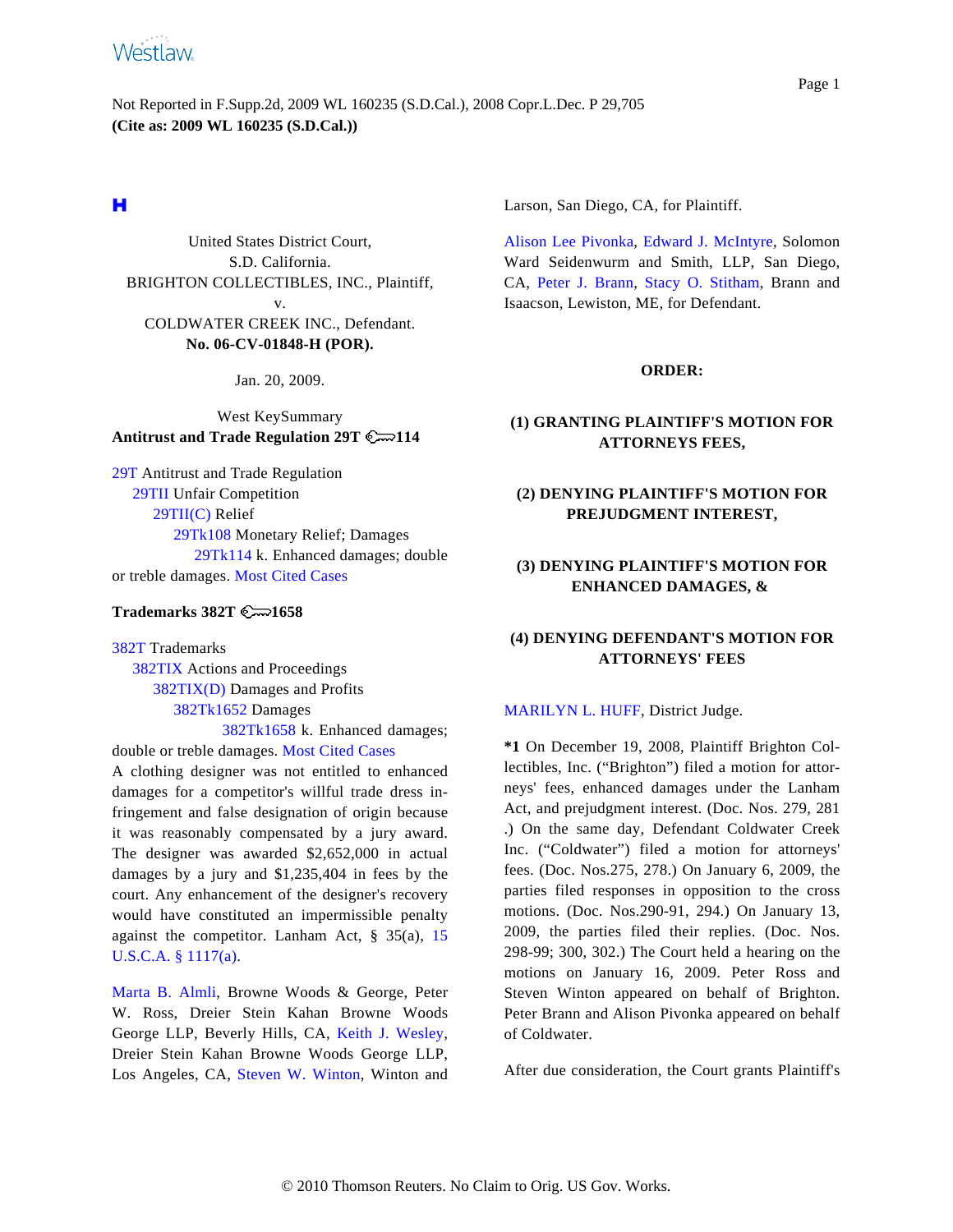<span id="page-2-0"></span>motion for attorneys' fees, denies Plaintiff's motion for enhanced damages, denies Plaintiff's motion for prejudgment interest, and denies Defendant's motion for attorneys' fees.

#### *Background*

Plaintiff Brighton, a designer, manufacturer and retailer of women's fashion accessories, brought suit against Defendant Coldwater, a retailer of products including women's fashion accessories. Plaintiff Brighton alleged copyright infringement of Brighton's "Carolina" and "Brighton Scroll" copyrights, trade dress infringement, false designation of origin, common law unfair competition, and statutory unfair competition. (*See* Doc. No. 30.) Brighton's claims against Coldwater stemmed from sales of women's handbags and luggage from 2005 to 2007.

On May 20, 2008, the Court granted Coldwater's motion for summary judgment on Plaintiff's copyright claim for infringement of the Brighton scroll. (Doc. No. 179 at p. 7.) On November 21, 2008, a jury returned a special verdict in favor of Brighton, finding Coldwater willfully committed trade dress infringement, false designation of origin, and copyright infringement of the "Carolina" copyright and engaged in unfair competition with malice, fraud, or oppression. (Doc. No. 264.) The jury awarded actual damages of \$5,893,000 (\$2,652,000 for trade dress infringement, false designation of origin or unfair competition and \$3,241,000 for copyright infringement) and wrongful profits of \$1,499,000 (\$675,000 for trade dress infringement, false designation of origin or unfair competition and \$824,000 for copyright infringement) against Coldwater. (*Id.*)

<span id="page-2-1"></span>Brighton claims to be the prevailing party under the Copyright Act and the Lanham Act and seeks attorneys' fees of \$1,235,404, enhanced damages under the Lanham Act, and prejudgment interest. (Doc. No. 279.) [FN1](#page-2-0) Coldwater claims to be the prevailing party on Brighton's "Brighton Scroll" copyright claim and seeks attorneys' fees of \$99,751.74 and costs of \$4,166.28. (Doc. No. 275 at p. 1.)

[FN1.](#page-2-1) Brighton also seeks a permanent injunction against Coldwater (Doc. No. 280), which the Court addresses in a separate order.

#### *Discussion*

Under [Federal Rule of Civil Procedure 5](http://www.westlaw.com/Find/Default.wl?rs=dfa1.0&vr=2.0&DB=1004365&DocName=USFRCPR54&FindType=L)4, a party may move for attorney fees, unless the substantive law requires those fees to be proved at trial as an element of damages. FED. R. CIV. P.  $54(d)$  (2)(A). Brighton asserts that it is entitled to attorneys' fees as the prevailing party under the Copyright Act and the Lanham Act, as the jury found Coldwater willfully infringed Brighton's "Carolina" copyright and willfully committed trade dress infringement and false designation of origin. (Doc. No. 279 at p. 1.) Coldwater asserts that it is entitled to attorneys' fees and costs as the prevailing party under the Copyright Act based on the Court's dismissal of Brighton's "Brighton Scroll" copyright claim at summary judgment. (Doc. No. 275 at p. 1.)

#### **1. Lanham Act**

**\*2** The Lanham Act provides that "[t]he court in exceptional cases may award reasonable attorney fees to the prevailing party." 15 U.S.C.  $\S$  1117(a). "[A] case is exceptional within the meaning of [15](http://www.westlaw.com/Find/Default.wl?rs=dfa1.0&vr=2.0&DB=1000546&DocName=15USCAS1117&FindType=L&ReferencePositionType=T&ReferencePosition=SP_8b3b0000958a4) U.S.C.  $\S 1117(a)$  where the infringement is willful, deliberate, knowing or malicious." *[Earthquake](http://www.westlaw.com/Find/Default.wl?rs=dfa1.0&vr=2.0&DB=506&FindType=Y&ReferencePositionType=S&SerialNum=2003922279&ReferencePosition=1216) [Sound Corp. v. Bumper Ind](http://www.westlaw.com/Find/Default.wl?rs=dfa1.0&vr=2.0&DB=506&FindType=Y&ReferencePositionType=S&SerialNum=2003922279&ReferencePosition=1216)us.,* [352 F.3d 121](http://www.westlaw.com/Find/Default.wl?rs=dfa1.0&vr=2.0&DB=506&FindType=Y&ReferencePositionType=S&SerialNum=2003922279&ReferencePosition=1216)0, [1216 \(9th Cir.2003\)](http://www.westlaw.com/Find/Default.wl?rs=dfa1.0&vr=2.0&DB=506&FindType=Y&ReferencePositionType=S&SerialNum=2003922279&ReferencePosition=1216); *see also [Derek Andrew, Inc. v.](http://www.westlaw.com/Find/Default.wl?rs=dfa1.0&vr=2.0&DB=506&FindType=Y&ReferencePositionType=S&SerialNum=2016289684&ReferencePosition=702) [Poof Apparel Cor](http://www.westlaw.com/Find/Default.wl?rs=dfa1.0&vr=2.0&DB=506&FindType=Y&ReferencePositionType=S&SerialNum=2016289684&ReferencePosition=702)p.,* [528 F.3d 696, 702](http://www.westlaw.com/Find/Default.wl?rs=dfa1.0&vr=2.0&DB=506&FindType=Y&ReferencePositionType=S&SerialNum=2016289684&ReferencePosition=702) (9th [Cir.2008\)](http://www.westlaw.com/Find/Default.wl?rs=dfa1.0&vr=2.0&DB=506&FindType=Y&ReferencePositionType=S&SerialNum=2016289684&ReferencePosition=702) (upholding grant of attorneys' fees under Lanham Act based on default judgment where plaintiff pled willful infringement); *[Rio Properties,](http://www.westlaw.com/Find/Default.wl?rs=dfa1.0&vr=2.0&DB=506&FindType=Y&ReferencePositionType=S&SerialNum=2002196447&ReferencePosition=1023) [Inc. v. Rio Int'l Interlink](http://www.westlaw.com/Find/Default.wl?rs=dfa1.0&vr=2.0&DB=506&FindType=Y&ReferencePositionType=S&SerialNum=2002196447&ReferencePosition=1023),* [284 F.3d 1007, 1023 \(9th](http://www.westlaw.com/Find/Default.wl?rs=dfa1.0&vr=2.0&DB=506&FindType=Y&ReferencePositionType=S&SerialNum=2002196447&ReferencePosition=1023) [Cir.2002\)](http://www.westlaw.com/Find/Default.wl?rs=dfa1.0&vr=2.0&DB=506&FindType=Y&ReferencePositionType=S&SerialNum=2002196447&ReferencePosition=1023) ("While the term 'exceptional' is not defined in the statute, attorneys' fees are available in infringement cases where the acts of infringement can be characterized as malicious, fraudulent, deliberate, or willful." (citation omitted)).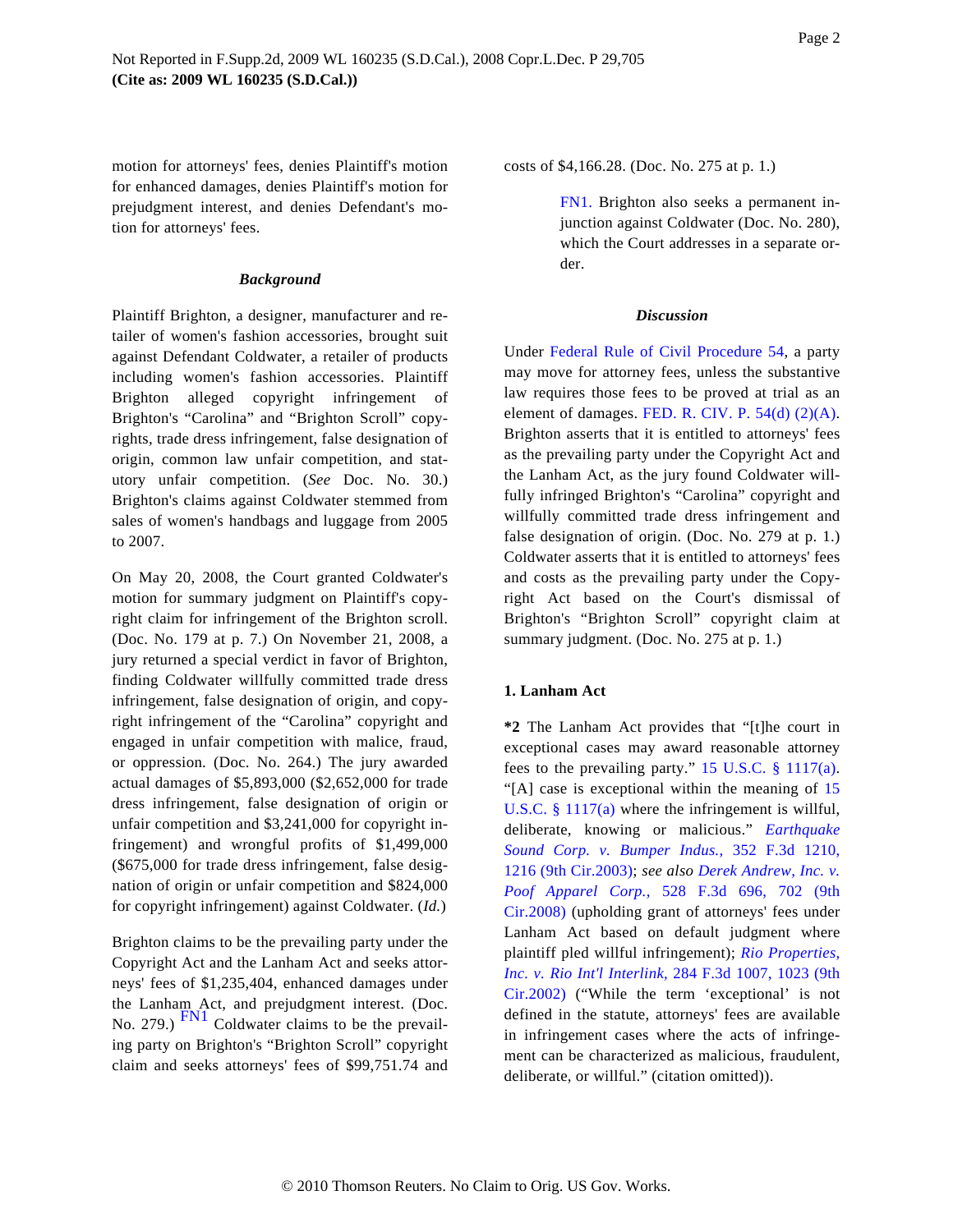Plaintiff Brighton is the prevailing party under the Lanham Act, as the jury found Coldwater willfully committed trade dress infringement and false designation of origin. (Doc. No. 264.) The Court finds this case exceptional based on the total record of this case, including the jury's finding of willfulness. *See [Earthquake Soun](http://www.westlaw.com/Find/Default.wl?rs=dfa1.0&vr=2.0&DB=506&FindType=Y&ReferencePositionType=S&SerialNum=2003922279&ReferencePosition=1216)d,* [352 F.3d at](http://www.westlaw.com/Find/Default.wl?rs=dfa1.0&vr=2.0&DB=506&FindType=Y&ReferencePositionType=S&SerialNum=2003922279&ReferencePosition=1216) 1216 (explaining cases defendant cited for proposition that willful infringement does not per se show exceptionality are "either distinguishable or do not reflect the law of this circuit"). During trial, Brighton presented substantial evidence of Coldwater's intentional infringing conduct, such as emails between employees and designers concerning how to make Coldwater's products more "Brightony." (See, e.g., Doc. No. 281, Trial Ex. 250.) The jury agreed with Brighton's case and found Coldwater willfully infringed Brighton's asserted trade dress and engaged in common law unfair competition with malice, fraud or oppression. (Doc. No. 264.) As a result, the jury awarded Brighton \$2,652,000 in actual damages and \$675,000 in wrongful profits. (*Id.*)

Defendant asserts that this is not an exceptional case because Plaintiff's trade dress definition was amorphous and the issues of infringement and willfulness were closely contested. (Doc. No. 290 at pp. 12-13.) The Court disagrees and concludes that an award of attorneys' fees under the Lanham Act is appropriate in this exceptional case. Accordingly, the Court grants Plaintiff's motion for attorneys' fees under the Lanham Act.

### **2. Copyright Act**

Under the Copyright Act, "the court in its discretion may allow the recovery of full costs by or against any party other than the United States or an officer thereof. Except as otherwise provided by this title, the court may also award a reasonable attorney's fee to the prevailing party as part of the costs." [17 U.S.C. § 505](http://www.westlaw.com/Find/Default.wl?rs=dfa1.0&vr=2.0&DB=1000546&DocName=17USCAS505&FindType=L). "In copyright infringement cases, generally, the prevailing party is the one who succeeds on a significant issue in the litigation that achieves some of the benefits the party sought in

bringing suit ." *[Thoroughbred Software Int'l, Inc. v.](http://www.westlaw.com/Find/Default.wl?rs=dfa1.0&vr=2.0&DB=506&FindType=Y&ReferencePositionType=S&SerialNum=2012476273&ReferencePosition=362) [Dice Corp.](http://www.westlaw.com/Find/Default.wl?rs=dfa1.0&vr=2.0&DB=506&FindType=Y&ReferencePositionType=S&SerialNum=2012476273&ReferencePosition=362),* [488 F.3d 352, 362 \(6th Cir.2007](http://www.westlaw.com/Find/Default.wl?rs=dfa1.0&vr=2.0&DB=506&FindType=Y&ReferencePositionType=S&SerialNum=2012476273&ReferencePosition=362)); *[Wall](http://www.westlaw.com/Find/Default.wl?rs=dfa1.0&vr=2.0&DB=506&FindType=Y&ReferencePositionType=S&SerialNum=2009170406&ReferencePosition=787) [Data Inc. v. Los Angeles County Sheriff's Dept.](http://www.westlaw.com/Find/Default.wl?rs=dfa1.0&vr=2.0&DB=506&FindType=Y&ReferencePositionType=S&SerialNum=2009170406&ReferencePosition=787),* [447 F.3d 769, 787 \(9th Cir.2006\)](http://www.westlaw.com/Find/Default.wl?rs=dfa1.0&vr=2.0&DB=506&FindType=Y&ReferencePositionType=S&SerialNum=2009170406&ReferencePosition=787).

**\*3** Prevailing parties are to be awarded attorneys' fees in copyright cases "only as a matter of the court's discretion." *[Fantasy, Inc. v. Fogerty,](http://www.westlaw.com/Find/Default.wl?rs=dfa1.0&vr=2.0&DB=506&FindType=Y&ReferencePositionType=S&SerialNum=1996197190&ReferencePosition=557)* 94 [F.3d 553, 557 \(9th Cir.199](http://www.westlaw.com/Find/Default.wl?rs=dfa1.0&vr=2.0&DB=506&FindType=Y&ReferencePositionType=S&SerialNum=1996197190&ReferencePosition=557)6) (discussing the Supreme Court's holding in *[Fogerty v. Fantasy, Inc.](http://www.westlaw.com/Find/Default.wl?rs=dfa1.0&vr=2.0&DB=708&FindType=Y&SerialNum=1994054910),* [510 U.S. 517, 534, 114 S.Ct. 1023, 127 L.Ed](http://www.westlaw.com/Find/Default.wl?rs=dfa1.0&vr=2.0&DB=708&FindType=Y&SerialNum=1994054910).2d [455 \(1994](http://www.westlaw.com/Find/Default.wl?rs=dfa1.0&vr=2.0&DB=708&FindType=Y&SerialNum=1994054910)), rejecting the dual standard "whereby prevailing plaintiffs were generally awarded attorney's fees as a matter of course"). In deciding whether to award attorneys' fees to the prevailing party, a district court may consider the following nonexclusive factors: "(1) the degree of success obtained, (2) frivolousness, (3) motivation, (4) objective unreasonableness (legal and factual), and (5) the need to advance considerations of compensation and deterrence." *[Smith v. Jackson](http://www.westlaw.com/Find/Default.wl?rs=dfa1.0&vr=2.0&DB=506&FindType=Y&ReferencePositionType=S&SerialNum=1996128764&ReferencePosition=1221),* [84 F.3d 1213](http://www.westlaw.com/Find/Default.wl?rs=dfa1.0&vr=2.0&DB=506&FindType=Y&ReferencePositionType=S&SerialNum=1996128764&ReferencePosition=1221), [1221 \(9th Cir.1996](http://www.westlaw.com/Find/Default.wl?rs=dfa1.0&vr=2.0&DB=506&FindType=Y&ReferencePositionType=S&SerialNum=1996128764&ReferencePosition=1221)) (citations omitted); *see also [Fantasy,](http://www.westlaw.com/Find/Default.wl?rs=dfa1.0&vr=2.0&DB=506&FindType=Y&ReferencePositionType=S&SerialNum=1996197190&ReferencePosition=558)* [94 F.3d at 558](http://www.westlaw.com/Find/Default.wl?rs=dfa1.0&vr=2.0&DB=506&FindType=Y&ReferencePositionType=S&SerialNum=1996197190&ReferencePosition=558). Although a finding of willfulness is not a prerequisite to a fee award under the Copyright Act, "willful infringement is an important factor favoring an award of fees ...." *[Historical](http://www.westlaw.com/Find/Default.wl?rs=dfa1.0&vr=2.0&DB=506&FindType=Y&ReferencePositionType=S&SerialNum=1996085420&ReferencePosition=379) [Research v. Cabr](http://www.westlaw.com/Find/Default.wl?rs=dfa1.0&vr=2.0&DB=506&FindType=Y&ReferencePositionType=S&SerialNum=1996085420&ReferencePosition=379)al,* [80 F.3d 377, 379](http://www.westlaw.com/Find/Default.wl?rs=dfa1.0&vr=2.0&DB=506&FindType=Y&ReferencePositionType=S&SerialNum=1996085420&ReferencePosition=379) (9th [Cir.1996\).](http://www.westlaw.com/Find/Default.wl?rs=dfa1.0&vr=2.0&DB=506&FindType=Y&ReferencePositionType=S&SerialNum=1996085420&ReferencePosition=379)

Each party claims to be the prevailing party for purposes of the Copyright Act. Brighton contends that it is the prevailing party because the jury found that Coldwater willfully infringed its "Carolina" copyright and awarded actual damages of \$3,241,000 and wrongful profits of \$824,000 stemming from the infringement. Coldwater claims that it is the prevailing party under the Copyright Act because Brighton's claim for infringement of its "Brighton Scroll" copyright was dismissed on summary judgment.

The Court concludes that Plaintiff Brighton is the prevailing party for purposes of the Copyright Act. Brighton succeeded on its claim for willful infringement of its "Carolina" copyright and was awarded significant damages. In light of the special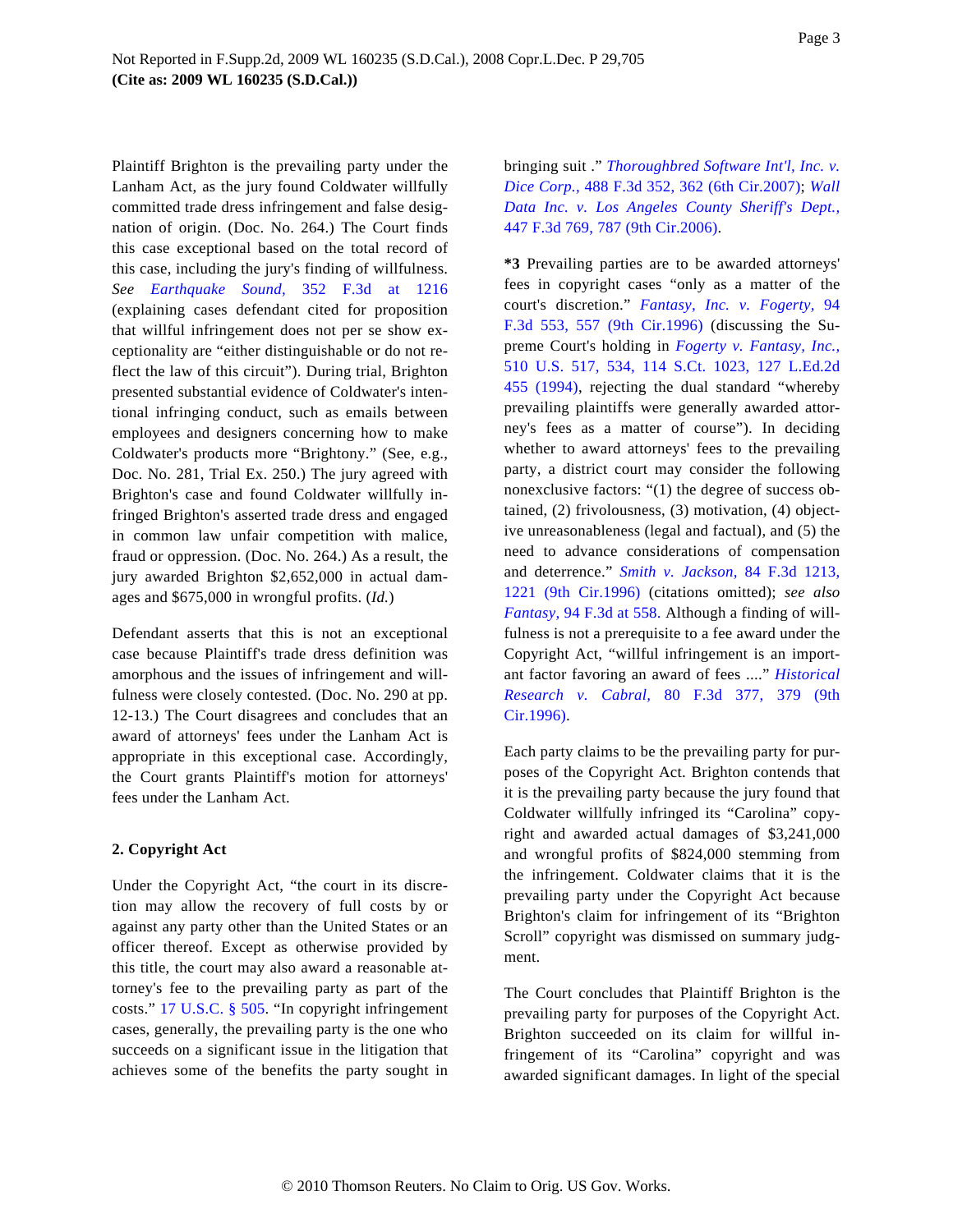verdict in favor of Brighton, the dismissal of one of its copyright claims does not prevent it from being deemed the overall prevailing party under the Copyright Act. *See [Wall Data](http://www.westlaw.com/Find/Default.wl?rs=dfa1.0&vr=2.0&DB=506&FindType=Y&SerialNum=2009170406),* [447 F.3d 769](http://www.westlaw.com/Find/Default.wl?rs=dfa1.0&vr=2.0&DB=506&FindType=Y&SerialNum=2009170406); *[Thor](http://www.westlaw.com/Find/Default.wl?rs=dfa1.0&vr=2.0&DB=506&FindType=Y&SerialNum=2012476273)[oughbred,](http://www.westlaw.com/Find/Default.wl?rs=dfa1.0&vr=2.0&DB=506&FindType=Y&SerialNum=2012476273)* [488 F.3d 352](http://www.westlaw.com/Find/Default.wl?rs=dfa1.0&vr=2.0&DB=506&FindType=Y&SerialNum=2012476273).

The Court grants Plaintiff Brighton's motion for attorneys' fees under the Copyright Act and denies Defendant Coldwater's motion for attorneys' fees under the Copyright Act. After considering the factors listed in *Smith,* the Court in its discretion, concludes that an award of attorneys' fees to Brighton as the prevailing party under the Copyright Act is appropriate. *See [Smith,](http://www.westlaw.com/Find/Default.wl?rs=dfa1.0&vr=2.0&DB=506&FindType=Y&ReferencePositionType=S&SerialNum=1996128764&ReferencePosition=1221)* [84 F.3d at 1221](http://www.westlaw.com/Find/Default.wl?rs=dfa1.0&vr=2.0&DB=506&FindType=Y&ReferencePositionType=S&SerialNum=1996128764&ReferencePosition=1221). Brighton obtained a high degree of success on its copyright infringement claim, as the jury found Coldwater willfully infringed Brighton's "Carolina" copyright and awarded substantial damages. A fee award in this case of willful infringement furthers the goal of the Copyright Act to serve "the purpose of encouraging private enforcement and deterring infringements." *[Frank Music Corp. v. Met](http://www.westlaw.com/Find/Default.wl?rs=dfa1.0&vr=2.0&DB=350&FindType=Y&ReferencePositionType=S&SerialNum=1989136103&ReferencePosition=1556)ro-[Goldwyn-Mayer Inc](http://www.westlaw.com/Find/Default.wl?rs=dfa1.0&vr=2.0&DB=350&FindType=Y&ReferencePositionType=S&SerialNum=1989136103&ReferencePosition=1556).,* [886 F.2d 1545, 1556](http://www.westlaw.com/Find/Default.wl?rs=dfa1.0&vr=2.0&DB=350&FindType=Y&ReferencePositionType=S&SerialNum=1989136103&ReferencePosition=1556) (9th [Cir.1989\).](http://www.westlaw.com/Find/Default.wl?rs=dfa1.0&vr=2.0&DB=350&FindType=Y&ReferencePositionType=S&SerialNum=1989136103&ReferencePosition=1556) The Court concludes that Brighton is entitled to a reasonable award of its attorneys' fees under the Copyright Act. Brighton's copyright claims arose from a common core of facts, the evidence on infringement overlapped, and the claims were based on the same governing law, and therefore no apportionment or allocation is required. *See [Creative](http://www.westlaw.com/Find/Default.wl?rs=dfa1.0&vr=2.0&DB=506&FindType=Y&ReferencePositionType=S&SerialNum=2005334572&ReferencePosition=937) [Computing v. Getloaded.com, LLC](http://www.westlaw.com/Find/Default.wl?rs=dfa1.0&vr=2.0&DB=506&FindType=Y&ReferencePositionType=S&SerialNum=2005334572&ReferencePosition=937),* [386 F.3d 930](http://www.westlaw.com/Find/Default.wl?rs=dfa1.0&vr=2.0&DB=506&FindType=Y&ReferencePositionType=S&SerialNum=2005334572&ReferencePosition=937), [937 \(9th Cir.200](http://www.westlaw.com/Find/Default.wl?rs=dfa1.0&vr=2.0&DB=506&FindType=Y&ReferencePositionType=S&SerialNum=2005334572&ReferencePosition=937)4) ("Allocation is not required where there is a 'common core of facts' that requires substantially the same expense on prevailing and unsuccessful claims." (citation omitted)).

#### **3. Calculation of the Attorneys' Fees Award**

**\*4** The calculation of a reasonable fee award is a two-step process. "To determine what fee should be awarded, the court must first determine the 'lodestar,' which is the number of hours reasonably expended on litigation multiplied by a reasonable rate." *[United Steelworkers of Am. v. Phelps Dodg](http://www.westlaw.com/Find/Default.wl?rs=dfa1.0&vr=2.0&DB=350&FindType=Y&ReferencePositionType=S&SerialNum=1990036819&ReferencePosition=406)e [Corp.,](http://www.westlaw.com/Find/Default.wl?rs=dfa1.0&vr=2.0&DB=350&FindType=Y&ReferencePositionType=S&SerialNum=1990036819&ReferencePosition=406)* [896 F.2d 403, 406 \(9th Cir.1990](http://www.westlaw.com/Find/Default.wl?rs=dfa1.0&vr=2.0&DB=350&FindType=Y&ReferencePositionType=S&SerialNum=1990036819&ReferencePosition=406)). Taken in-

to account in either the reasonable hours component or the reasonable rate component of the lodestar calculation are: "(1) the novelty and complexity of the issues; (2) the special skill and experience of counsel; (3) the quality of representation; (4) the results obtained; and (5) the contingent nature of the fee agreement." *[Morales v. City of San Rafael](http://www.westlaw.com/Find/Default.wl?rs=dfa1.0&vr=2.0&DB=506&FindType=Y&ReferencePositionType=S&SerialNum=1996204488&ReferencePosition=364),* [96 F.3d 359, 364 \(9th Cir.1996](http://www.westlaw.com/Find/Default.wl?rs=dfa1.0&vr=2.0&DB=506&FindType=Y&ReferencePositionType=S&SerialNum=1996204488&ReferencePosition=364)). During the second step the district court, in its equitable discretion, adjusts this amount "on the basis of other considerations." *[Lytle v. Ca](http://www.westlaw.com/Find/Default.wl?rs=dfa1.0&vr=2.0&DB=506&FindType=Y&ReferencePositionType=S&SerialNum=2004972090&ReferencePosition=988)rl,* [382 F.3d 978, 988](http://www.westlaw.com/Find/Default.wl?rs=dfa1.0&vr=2.0&DB=506&FindType=Y&ReferencePositionType=S&SerialNum=2004972090&ReferencePosition=988) (9th [Cir.2004\).](http://www.westlaw.com/Find/Default.wl?rs=dfa1.0&vr=2.0&DB=506&FindType=Y&ReferencePositionType=S&SerialNum=2004972090&ReferencePosition=988)

The Court grants Plaintiff's motion for attorneys' fees, as Brighton is entitled to fees under the Lanham Act and the Copyright Act. Brighton requests fees for 3,366 hours of work performed and has submitted detailed billing statements of those hours, reducing the number of hours for entries that related to another matter. (Doc. No. 281, Ross Decl. ¶¶ 19-25, Ex. N.) Once the applicants submit evidence of the appropriate hours spent on litigation, "the party opposing the fee application has a burden of rebuttal that requires submission of evidence to the district court challenging the accuracy and reasonableness of the hours charged." *[Gates v. Deuk](http://www.westlaw.com/Find/Default.wl?rs=dfa1.0&vr=2.0&DB=350&FindType=Y&ReferencePositionType=S&SerialNum=1993059449&ReferencePosition=1397)[mejian,](http://www.westlaw.com/Find/Default.wl?rs=dfa1.0&vr=2.0&DB=350&FindType=Y&ReferencePositionType=S&SerialNum=1993059449&ReferencePosition=1397)* [987 F.2d 1392, 1397 \(9th Cir.1992](http://www.westlaw.com/Find/Default.wl?rs=dfa1.0&vr=2.0&DB=350&FindType=Y&ReferencePositionType=S&SerialNum=1993059449&ReferencePosition=1397)). Coldwater objects to the hours requested by Brighton based on failure to apportion between claims, block billing, overstaffing, overlitigating, billing judgment, and clerical tasks. (Doc. No. 290 at pp. 13-16.) As part of its opposition, Coldwater has submitted two charts listing Brighton's billing entries to which Coldwater takes exception, with no other evidence challenging the accuracy or the reasonableness. (Doc. No. 291, Charts 1 & 2.) After a review of the parties' submissions, the Court concludes that Brighton's requested hours are reasonable, as this litigation spans more than two years, includes a jury trial, and Brighton obtained excellent results. *See [Fischer v. SJB-P.D. Inc.](http://www.westlaw.com/Find/Default.wl?rs=dfa1.0&vr=2.0&DB=506&FindType=Y&ReferencePositionType=S&SerialNum=2000380916&ReferencePosition=1121),* [214 F.3d](http://www.westlaw.com/Find/Default.wl?rs=dfa1.0&vr=2.0&DB=506&FindType=Y&ReferencePositionType=S&SerialNum=2000380916&ReferencePosition=1121) [1115, 1121 \(9th Cir.2000](http://www.westlaw.com/Find/Default.wl?rs=dfa1.0&vr=2.0&DB=506&FindType=Y&ReferencePositionType=S&SerialNum=2000380916&ReferencePosition=1121)). No apportionment is required as the Court grants Brighton's motion for attorneys' fees on its Lanham Act claim, on its "Carolina" copyright claim, and its related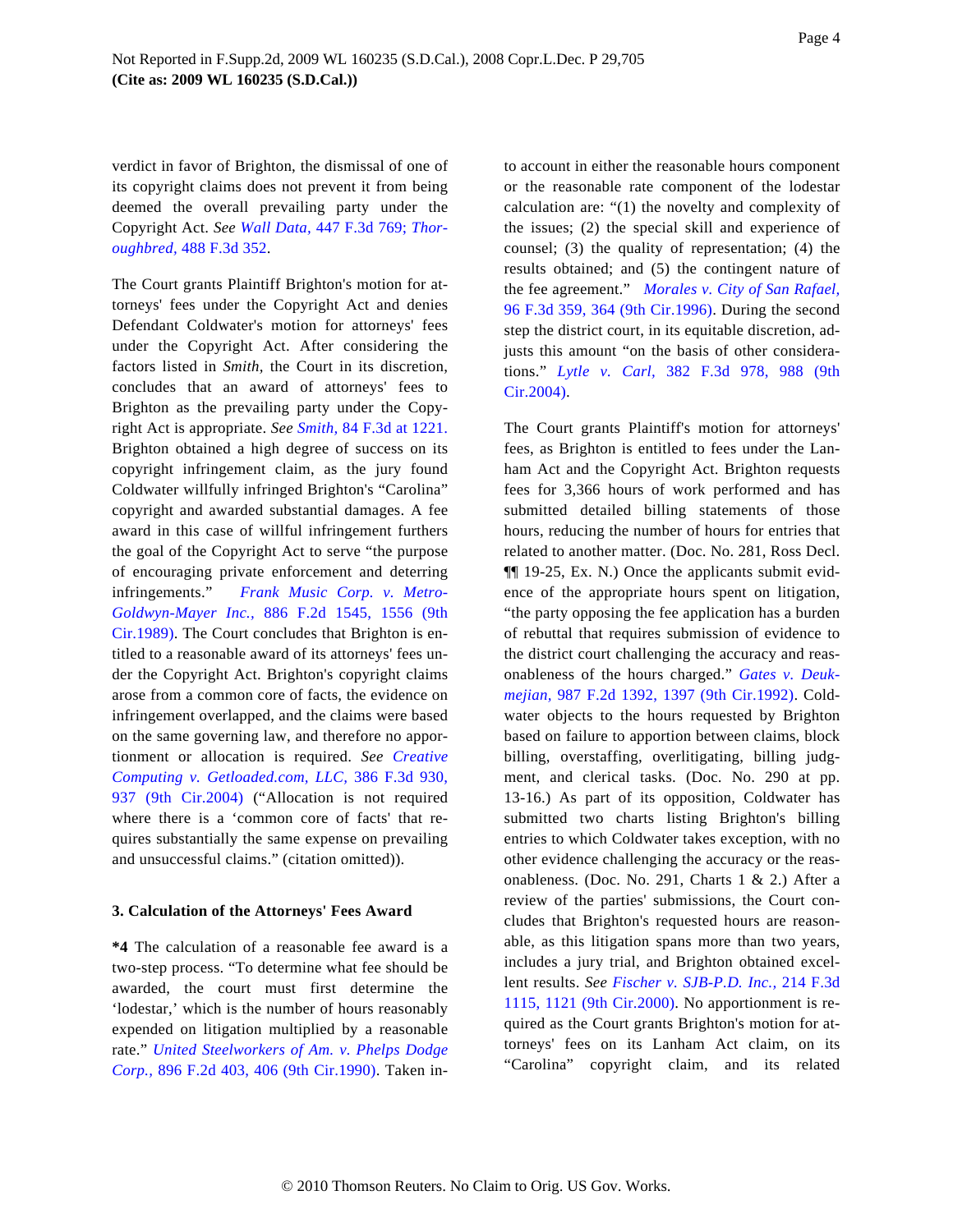"Brighton Scroll" copyright claim. *See [Creative](http://www.westlaw.com/Find/Default.wl?rs=dfa1.0&vr=2.0&DB=506&FindType=Y&ReferencePositionType=S&SerialNum=2005334572&ReferencePosition=937) [Computing,](http://www.westlaw.com/Find/Default.wl?rs=dfa1.0&vr=2.0&DB=506&FindType=Y&ReferencePositionType=S&SerialNum=2005334572&ReferencePosition=937)* [386 F.3d at 937](http://www.westlaw.com/Find/Default.wl?rs=dfa1.0&vr=2.0&DB=506&FindType=Y&ReferencePositionType=S&SerialNum=2005334572&ReferencePosition=937).

Brighton requests fees at hourly rates ranging from \$90 to \$210 per hour for paralegal work and \$125 to \$625 per hour for attorney work. (Doc. No. 281, Ross Decl. & Ex. N.) Brighton's highest rates are \$550 per hour for the lead attorney's work, who has 25 years of experience and has tried 55 cases, and \$625 for outside, general counsel's work, who has 35 years of litigation experience. (*Id.*) The average rate for the claimed hours is \$367 per hour. (*Id.*) "The prevailing market rate is indicative of a reasonable hourly rate." *[Jordan v. Multnomah County](http://www.westlaw.com/Find/Default.wl?rs=dfa1.0&vr=2.0&DB=350&FindType=Y&ReferencePositionType=S&SerialNum=1987052027&ReferencePosition=1262),* [815 F.2d 1258, 1262 \(9th Cir.1987](http://www.westlaw.com/Find/Default.wl?rs=dfa1.0&vr=2.0&DB=350&FindType=Y&ReferencePositionType=S&SerialNum=1987052027&ReferencePosition=1262)). "Affidavits of the plaintiffs' attorney and other attorneys regarding prevailing fees in the community, and rate determinations in other cases, particularly those setting a rate for the plaintiffs' attorney, are satisfactory evidence of the prevailing market rate." *[United](http://www.westlaw.com/Find/Default.wl?rs=dfa1.0&vr=2.0&DB=350&FindType=Y&ReferencePositionType=S&SerialNum=1990036819&ReferencePosition=407) [Steelworkers,](http://www.westlaw.com/Find/Default.wl?rs=dfa1.0&vr=2.0&DB=350&FindType=Y&ReferencePositionType=S&SerialNum=1990036819&ReferencePosition=407)* [896 F.2d at 40](http://www.westlaw.com/Find/Default.wl?rs=dfa1.0&vr=2.0&DB=350&FindType=Y&ReferencePositionType=S&SerialNum=1990036819&ReferencePosition=407)7. Plaintiff's attorney submitted an affidavit concerning the rates claimed in this case and avered that these were consistent with prevailing rates in Southern California. (Doc. No. 281, Ross Decl. ¶¶ 22-26.) In addition, Plaintiff cited other cases from this district finding rates over \$500 reasonable for experienced counsel handling complex litigation. *See [Moore v. Bank of Am.](http://www.westlaw.com/Find/Default.wl?rs=dfa1.0&vr=2.0&DB=999&FindType=Y&SerialNum=0334172770), [N.A.](http://www.westlaw.com/Find/Default.wl?rs=dfa1.0&vr=2.0&DB=999&FindType=Y&SerialNum=0334172770)* [\(USA\), 2008 WL 688851, at \\*3 \(S.D.Cal. Jan](http://www.westlaw.com/Find/Default.wl?rs=dfa1.0&vr=2.0&DB=999&FindType=Y&SerialNum=0334172770). [7, 2008\)](http://www.westlaw.com/Find/Default.wl?rs=dfa1.0&vr=2.0&DB=999&FindType=Y&SerialNum=0334172770); *[Eldorado Stone LLC v. Renaissane Stone](http://www.westlaw.com/Find/Default.wl?rs=dfa1.0&vr=2.0&DB=0000999&FindType=Y&SerialNum=2013960506),* [2007 WL 3308099, at \\* 4 \(S.D.Cal. Oct.24, 2007](http://www.westlaw.com/Find/Default.wl?rs=dfa1.0&vr=2.0&DB=0000999&FindType=Y&SerialNum=2013960506)). Defendant opposes Plaintiff's rates and argues that the rate should be \$268 per hour, the rate requested by Defendant in its motion for attorneys' fees. (Doc. No. 290 at p. 17.) The Court concludes that Plaintiff's requested rates, with an average rate of \$367, are reasonable in light of the experience and skill of counsel, the quality of representation provided by counsel, and the excellent results obtained for the client.

**\*5** Second, the court must decide whether to enhance or reduce the lodestar figure based on an evaluation of the Kerr factors that are not already subsumed in the initial lodestar calculation. *Fisc-*

*[her,](http://www.westlaw.com/Find/Default.wl?rs=dfa1.0&vr=2.0&DB=506&FindType=Y&ReferencePositionType=S&SerialNum=2000380916&ReferencePosition=1119)* [214 F.3d at 11](http://www.westlaw.com/Find/Default.wl?rs=dfa1.0&vr=2.0&DB=506&FindType=Y&ReferencePositionType=S&SerialNum=2000380916&ReferencePosition=1119)19; *see also [Van Gerwen v](http://www.westlaw.com/Find/Default.wl?rs=dfa1.0&vr=2.0&DB=506&FindType=Y&ReferencePositionType=S&SerialNum=2000368280&ReferencePosition=1045). [Guarantee Mut. Life Co.](http://www.westlaw.com/Find/Default.wl?rs=dfa1.0&vr=2.0&DB=506&FindType=Y&ReferencePositionType=S&SerialNum=2000368280&ReferencePosition=1045),* [214 F.3d 1041, 1045 & n.](http://www.westlaw.com/Find/Default.wl?rs=dfa1.0&vr=2.0&DB=506&FindType=Y&ReferencePositionType=S&SerialNum=2000368280&ReferencePosition=1045) [2 \(9th Cir.2000](http://www.westlaw.com/Find/Default.wl?rs=dfa1.0&vr=2.0&DB=506&FindType=Y&ReferencePositionType=S&SerialNum=2000368280&ReferencePosition=1045)) (discussing factors courts consider in making discretionary upward or downward departures). "A 'strong presumption' exists that the lodestar figure represents a 'reasonable fee,' and therefore, it should only be enhanced or reduced in 'rare and exceptional cases.' *Id.* at n. 4 (quoting *[Pennsylvania v. Delaware Valley Citizens' Counci](http://www.westlaw.com/Find/Default.wl?rs=dfa1.0&vr=2.0&DB=708&FindType=Y&SerialNum=1986134011)l [for Clean Air](http://www.westlaw.com/Find/Default.wl?rs=dfa1.0&vr=2.0&DB=708&FindType=Y&SerialNum=1986134011),* [478 U.S. 546, 565, 106 S.Ct. 308](http://www.westlaw.com/Find/Default.wl?rs=dfa1.0&vr=2.0&DB=708&FindType=Y&SerialNum=1986134011)8, [92 L.Ed.2d 439 \(198](http://www.westlaw.com/Find/Default.wl?rs=dfa1.0&vr=2.0&DB=708&FindType=Y&SerialNum=1986134011)6) (internal quotations omitted)). The Court concludes that the loadstar figure represents a reasonable fee in this case and should not be enhanced or reduced based on the *Kerr* factors.

Plaintiff's request for fees is granted in the amount of \$1,235,404.

#### **4. Prejudgment Interest**

Plaintiff also requests an award of prejudgment interest on the jury's award of actual damages and wrongful profits. (Doc. No. 279 at p. 22.) "Prejudgment interest is available under the Copyright Act" in the discretion of the district court. *[Po](http://www.westlaw.com/Find/Default.wl?rs=dfa1.0&vr=2.0&DB=506&FindType=Y&ReferencePositionType=S&SerialNum=2004975477&ReferencePosition=716)[lar Bear Productions, Inc. v. Timex Corp.](http://www.westlaw.com/Find/Default.wl?rs=dfa1.0&vr=2.0&DB=506&FindType=Y&ReferencePositionType=S&SerialNum=2004975477&ReferencePosition=716),* [384 F.3d](http://www.westlaw.com/Find/Default.wl?rs=dfa1.0&vr=2.0&DB=506&FindType=Y&ReferencePositionType=S&SerialNum=2004975477&ReferencePosition=716) [700, 716 & n. 12 \(9th Cir.200](http://www.westlaw.com/Find/Default.wl?rs=dfa1.0&vr=2.0&DB=506&FindType=Y&ReferencePositionType=S&SerialNum=2004975477&ReferencePosition=716)4). Prejudgment interest is not available to Plaintiff under the Lanham Act, as this case was not a counterfeit trademark case brought under [15 U.S.C. § 1114\(1\)\(a](http://www.westlaw.com/Find/Default.wl?rs=dfa1.0&vr=2.0&DB=1000546&DocName=15USCAS1114&FindType=L&ReferencePositionType=T&ReferencePosition=SP_9f800000f2221)). *See* [15](http://www.westlaw.com/Find/Default.wl?rs=dfa1.0&vr=2.0&DB=1000546&DocName=15USCAS1117&FindType=L&ReferencePositionType=T&ReferencePosition=SP_a83b000018c76) [U.S.C. § 1117\(b](http://www.westlaw.com/Find/Default.wl?rs=dfa1.0&vr=2.0&DB=1000546&DocName=15USCAS1117&FindType=L&ReferencePositionType=T&ReferencePosition=SP_a83b000018c76)) (authorizing award of prejudgment interest in case involving use of a counterfeit mark or designation).

After considering the entire record, the Court denies Plaintiff Brighton's motion for prejudgment interest. Brighton is not entitled to prejudgment interest on its Lanham Act damages, as it brought suit under 15 U.S.C.  $\S$  1125(a) for trade dress infringement and false designation of origin. (*See* Doc. No. 30 ¶¶ 29-45.) As to Brighton's copyright claims, the Court exercises its discretion to deny an award of prejudgment interest, as the Court concludes that the jury award adequately compensates Brighton